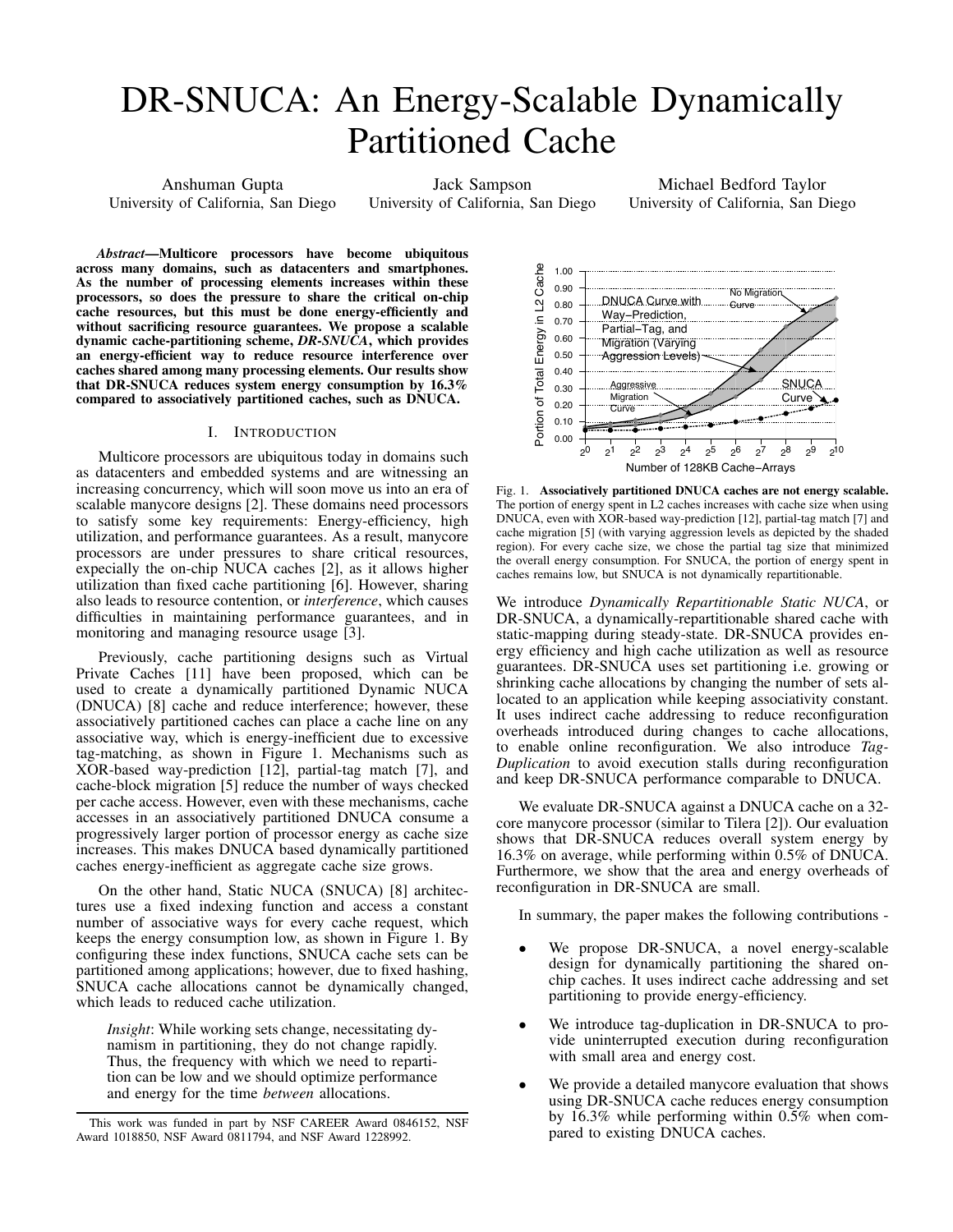

II. DYNAMICALLY REPARTITIONABLE STATIC NUCA (DR-SNUCA)

Fig. 2. Layout of Dynamically Repartitionable Static NUCA, or DR-SNUCA. DR-SNUCA spatially distributes the last-level cache shared by the cores (C) into cache-arrays(T,D) connected using an on-chip network, or OCN. It also physically separates the tag and data for each cache-array, consolidates them into tag-arrays (T) and data-arrays (D) respectively, and uses indirect cache addressing for cache accesses to reduce the online reconfiguration costs.

DR-SNUCA provides a shared cache for manycore processors that can be dynamically partitioned and is also energyscalable. DR-SNUCA dynamically partitions the shared cache between applications and each application's cache portion operates as an SNUCA, except during reconfiguration periods. DR-SNUCA has physically separated cache-arrays connected through a point-to-point pipelined on-chip memory network, as shown in Figure 2, which are dynamically allocated to applications. We use the cache allocation algorithm presented in TimeCube [4]. When multiple cache-arrays are allocated to an application, they are merged by increasing the number of cache sets allocated to the application while keeping the number of associative ways constant. DR-SNUCA allocates cache-arrays to applications in powers of two.

Tag-Data Separation. In DR-SNUCA, when the cache allocation changes for an application, its number of cache sets are altered; as a result, its cache hashing changes as well. Naively moving all cache lines to their corresponding



Fig. 3. Cache access with Indirect Cache Addressing in DR-SNUCA. DR-SNUCA uses indirect cache addressing to access the physically separated tags and data, and maintains a one-to-one correspondence between all tag and data locations by storing the data location of each tag using *dataLoc* bits. On a cache request, DR-SNUCA finds the tag-array using *tagLoc* bits (1) in the physical address, sends a request to that array (2), and then uses index bits to find the set within that tag-array (3). If some tag matches (4), dataLoc bits in the tag are used to find the data-array location (5). A request is sent to the data-array (6), the cache line is fetched (7) and is sent back to the core (8).



Fig. 4. Reconfiguration. If an application's cache allocation changes, its tags are copied (A) to their new locations in the duplicate tag-arrays for the next interval, while maintaining the tag to data location correspondence. Cache accesses are sent to both the new and old tag-arrays (B) during this reconfiguration period. If the new cache allocation is smaller, less recently used lines are evicted, and written back if dirty (C).

new locations would consume excessive energy. Instead, DR-SNUCA physically separates the tags and data for each cachearray into tag-arrays (T) and data-arrays (D), as shown in Figure 2. With this separation, cache reconfiguration moves only the tag and not the data, which significantly reduces the reconfiguration costs, since cache tags are significantly smaller than cache-lines.

Indirect Cache Addressing. DR-SNUCA uses indirect cache addressing [1] to find the cache line corresponding to any physical address on the physically separated tag and dataarrays. The location of the tag-array holding the corresponding cache-line's tag is fixed and is determined based on a hash-map that uses the *tagLoc* bits in the physical address located just above the index bits, as shown in Figure 3. Width of tagLoc equals *log*<sup>2</sup> of the number of cache-arrays allocated to the application. DR-SNUCA then uses the index bits to determine the appropriate cache set within the tag-array, and looks for a matching tag within that set. However, the corresponding data can be placed on any of the data-arrays. Thus, we store the location of data in each tag using the *dataLoc* bits. The cache set for an address in both tag-arrays and data-arrays is determined based on the index bits. The associative way for both tag and data-arrays is also the same for every cache line. Therefore, DR-SNUCA needs to store the location of only the data-array in dataLoc bits. On determining the data location, cache-line is retrieved for the requesting core. DR-SNUCA maintains a *one-to-one correspondence* between all tag and data locations in the cache at all times. This correspondence is useful in avoiding dead dataLoc references or unreachable data locations, as well as improving the indirect cache access and reconfiguration performance, and can change only during cache reconfiguration.

Reconfiguration. Cache allocations can dynamically change during application execution on interval boundaries, triggered by timer interrupts, typically every 25 million cycles. During this online reconfiguration, a *DR-SNUCA controller* is responsible for shifting tags and evicting data due to a possible change in the hashing scheme, while maintaining the one-toone correspondence between all tag and data locations. The controller finds new tag locations for cache lines based on their tagLoc bits, and if it is not the same as their current locations, it moves the tags to their new blocks at the same index and way, as shown in Figure 4. The dataLoc bits in the existing tags at these new locations are also copied back to the old locations to maintain the tag and data location correspondence.

If the cache allocation increases, no change is required in the data blocks. However, if the cache allocation shrinks, the controller must select which cache lines to preserve and which to evict. To support this selection, in addition to the associative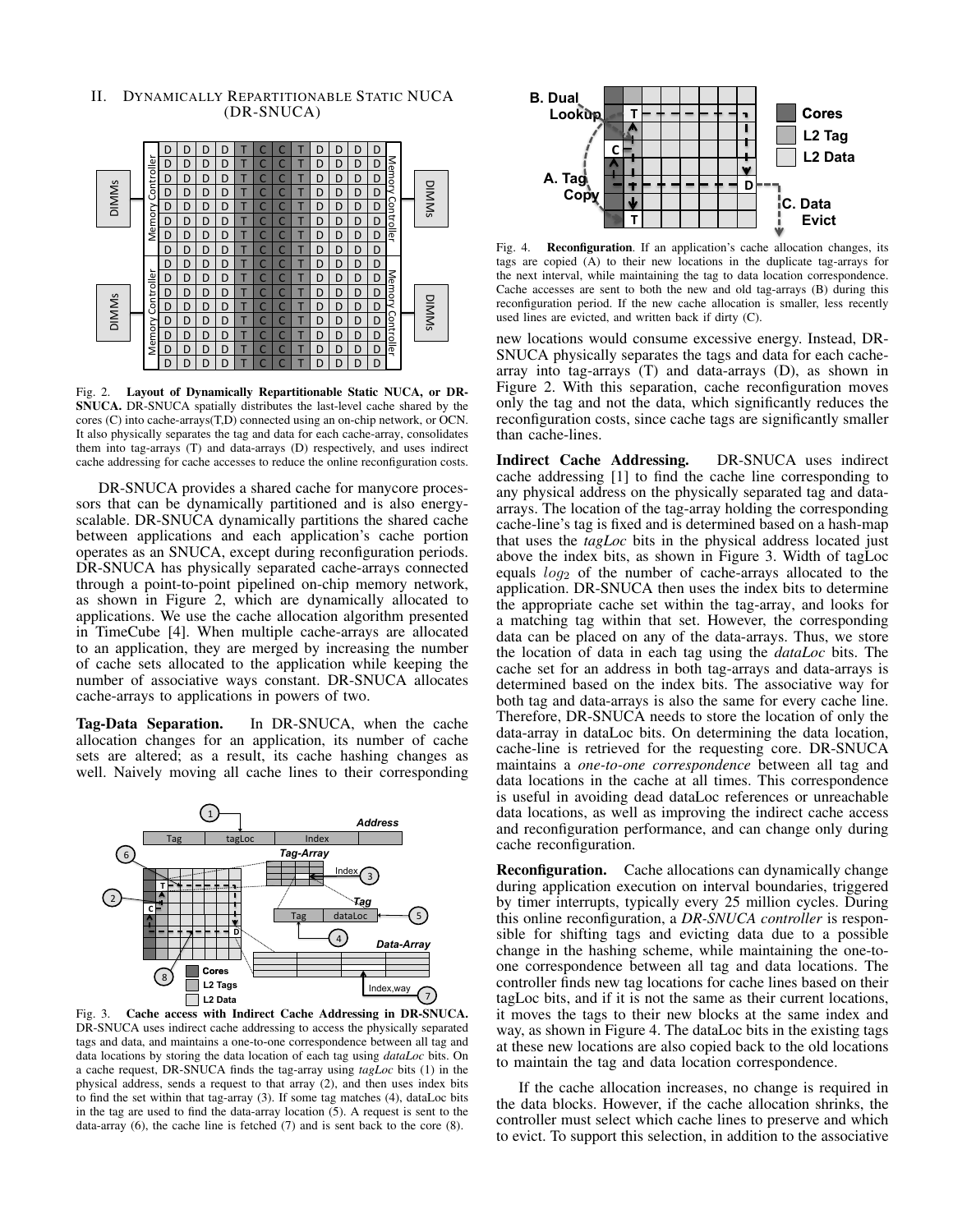| Cores                | 32, x86-64 ISA, 3GHz, superscalar, in-order memory |  |  |
|----------------------|----------------------------------------------------|--|--|
| L1 cache             | 32KB inclusive, 4 way associative, 8 word line,    |  |  |
|                      | 1 bank, 3 cycle hit, pipelined, 1 read/write port  |  |  |
| L <sub>2</sub> cache | 16MB: 128 cache-arrays, 1 bank per cache-array,    |  |  |
|                      | 128KB per bank, 8 word line, 4-way associative     |  |  |
|                      | pipelined, 1 read/write port                       |  |  |
| <b>Network</b>       | 64-wide, mesh, dynamic router, 1-cycle hop         |  |  |
| Prefetcher           | stream prefetcher, 128 streams, 32 buffers         |  |  |
| Memory               | 4 controllers, bit-interleaved, 4 DIMMs/channel, 4 |  |  |
|                      | Ranks/DIMM, 8 Banks/Rank, 64MB/Bank, 16 Banks      |  |  |
|                      | and 1GB DDR3 per core, 96Gb/s memory bandwidth     |  |  |
| TABLE I              | PROCESSOR MODEL USED FOR DR-SNUCA EVALUATION.      |  |  |

LRU within a set, DR-SNUCA maintains an LRU-vector per application for every equivalent location (same index, way) across all cache-arrays currently owned by the application. We call this the *Application-LRU*, and it is stored on the application's core. On allocation reductions, the controller evicts the application-LRU entries for each equivalent location, as shown in Figure 4. This provides better cache locality, and hence performance, compared to a naive selection, such as preserving all cache lines from a single cache-array. The controller has to proactively evict these lines because if it fails to writeback all the dirty lines, the cache will become incoherent. It writebacks only the dirty lines to save bandwidth. For the cache lines that are to be evicted, it still maintains the dataLoc bits in them in order to preserve the correspondence between tag and data locations.

Tag-Duplication. During cache reconfiguration, it is difficult to handle memory requests for a cache line whose tag is in transit. There are three basic approaches to handling this scenario. First, we could have a protocol to track the tag during its transit and allow intermediate structures to respond, but this is complicated and can cost additional time and energy. Second, we could stall the application execution until the reconfiguration finishes, but this will reduce application performance. Third, *Tag-Duplication*, which maintains two tag block arrays and copies the tags from the arrays allocated for the current interval into the arrays allocated for the next interval, as shown in Figure 4. While the reconfiguration is going on, all tag lookups for an application are sent to the tag blocks allocated to the application for both the current and previous intervals, which guarantees that the tag will be matched if present in the cache. DR-SNUCA uses tagduplication to prevent application stalling and handle memory requests during cache reconfiguration. Our experiments show that the reconfiguration period is relatively small compared to the interval length, which keeps the dual-lookup costs low.

## III. DR-SNUCA EVALUATION

We evaluate DR-SNUCA using a simulated 32-core processor model (Table I) similar to commercial tiled manycores, e.g. Tile64 [2], and a reconfiguration interval of 25 million cycles. 25 million cycles was found to be the interval duration yielding highest performance in our experiments. We use PTLsim [15] and a memory-system emulator to simulate execution of multiple applications on a single many-core chip while sharing lastlevel cache and off-chip memory accessed through memory controllers, as shown in Figure 2. The emulator internally uses DRAMsim2 [14] for modeling details of the DRAM memory system. We analytically model the area and power consumption using area and energy numbers, static as well as dynamic, obtained from RAW [10] and McPAT [9] scaled to 45nm. To reduce simulation times, we extract application representative phases using SimPoint [13] and then concurrently

| <b>Benchmark</b> | Type  | Benchmark       | <b>Type</b> |
|------------------|-------|-----------------|-------------|
| IaaS-IO/webCrwl  | slope | IaaS-IO/faceDet | strm        |
| IaaS-IO/fotoBlur | slope | IaaS-IO/dskBkp  | slope       |
| FP2000/wupwise   | cliff | FP2000/ammp     | slope       |
| FP2000/swim      | cliff | FP2000/lucas    | strm        |
| FP2000/mgrid     | cliff | FP2000/fma3d    | cliff       |
| FP2000/applu     | strm  | INT2000/parser  | slope       |
| INT2000/vpr      | slope | INT2000/bzip2   | slope       |
| FP2000/art       | strm  | INT2000/twolf   | slope       |
| FP2006/equake    | strm  | FP2000/apsi     | strm        |
| INT2006/astar    | slope | FP2006/namd     | slope       |
| INT2006/bwaves   | cliff | INT2006/sjeng   | slope       |
| FP2006/h264ref   | slope | FP2006/soplex   | slope       |
| INT2006/hmmer    | cliff | INT2006/specrnd | strm        |

TABLE II. BENCHMARK CHARACTERISTICS. WE USE BENCHMARKS THAT PROVIDE A DIVERSE MIX OF MEMORY CHARACTERISTICS SUCH AS MISS RATES IN L1, HIT RATE IN L2, AND CACHE MISS PROFILES [6].

#### run SimPoint combinations.

Benchmarks and their Classification We run combinations drawn from 26 benchmarks that span SPEC2K, SPEC2K6, and an internally-developed I/O intensive benchmark suite, as shown in Table II. This selection provides a rich spectrum of cache and memory characteristics [6].

The space of all possible benchmark combinations is very large. Moreover, it provides no intuition about the benchmarks that we have not included in our evaluation. In order to limit the evaluation space as well as incorporate a structure into our evaluation, we classify our benchmarks by memory characteristics into a three-type taxonomy [4], and then examine runs that include different ratios of the three types. The taxonomy is as follows: An application which sees no drop in miss rate with increasing cache size is a *stream* application, an application which sees a sudden drop in miss rate with cache size is a *cliff* application, and an application whose miss rate drops gradually with increasing cache size is a *slope* application. In the applications examined, cache sensitivity was a strong classifier that predicted other characteristics, such as stream applications having good prefetching behavior and high bandwidth requirements. For a workload with high variance within cache sensitivity categories, additional classification axes would be beneficial. We run representatives of these classes to refine our manycore evaluation space and can estimate behavior of similar applications.



Fig. 5. DR-SNUCA reduces overall execution energy by 16.3% on an average when compared to DNUCA even with aggressive migration. This graph shows the energy reduction across 15 benchmark compositions represented as a tuple (streams %, slopes %, cliffs %). They are: (100,0,0);  $(75,0,25)$ ;  $(75,25,0)$ ;  $(50,0,50)$ ;  $(50,25,25)$ ;  $(50,50,0)$ ;  $(25,0,75)$ ;  $(25,25,50)$ ; (25,50,25); (25,75,0); (0,0,100); (0,25,75); (0,50,50); (0,75,25); (0,100,0);

DR-SNUCA is Energy-Scalable. In our experiments with 32 cores using DNUCA associative caches, we observe that a significant portion of energy is consumed in L2 (20.0% on